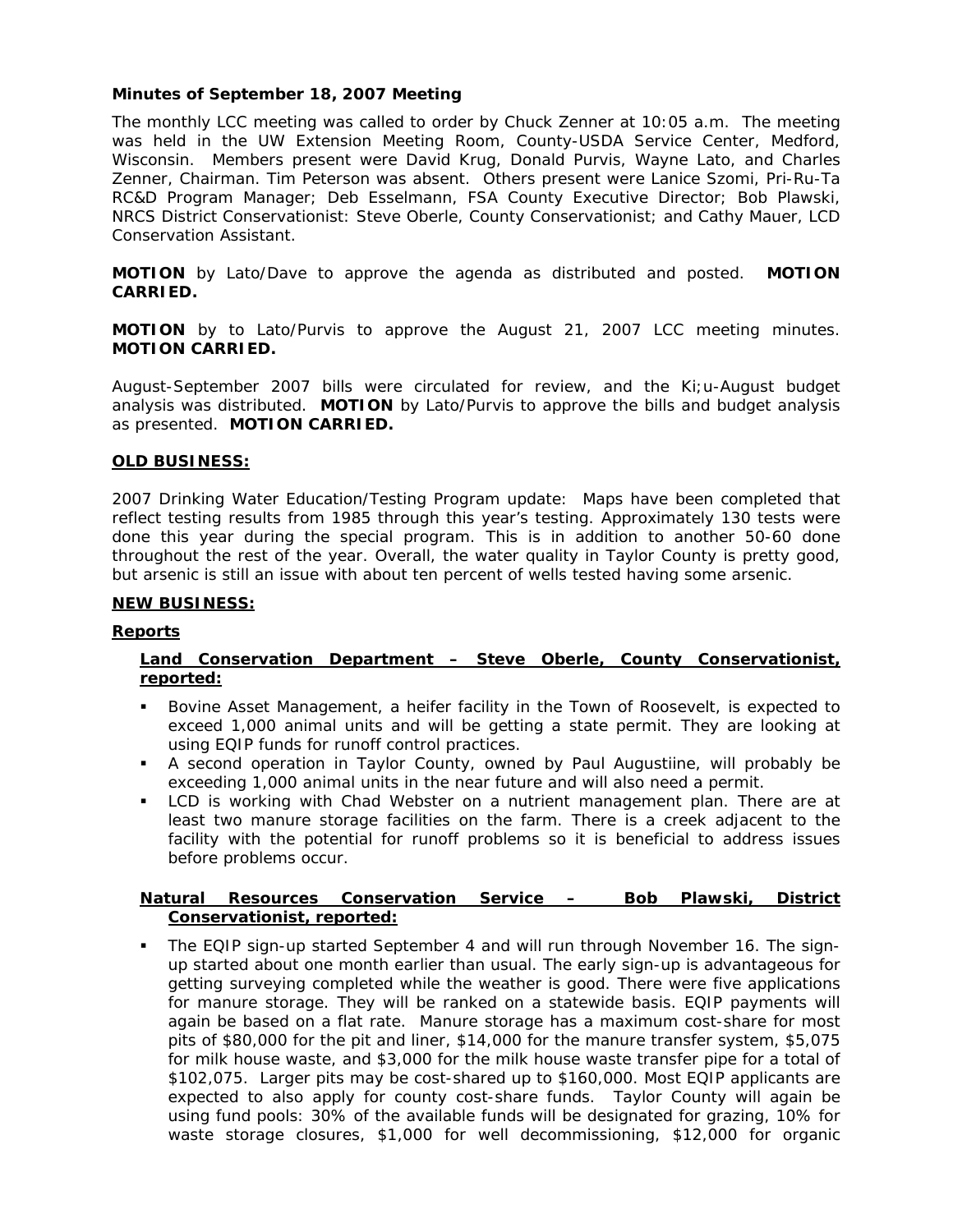practices, and the remainder for the regular pool. If any pool has unused funds, the remaining funds can be transferred to other pools. Grazing cost-saring has changed this year. The 2007 payment schedule was \$105/acre over 3 years with individual components not eligible for payment. In 2008 the payment will be \$7/acre with individual components also being eligible for payment. Comprehensive Nutrient Management Plan (CNMP) payments have been reduced from \$8,500 to \$7,500 for private consultant fees. CNMPs were costing only \$3,500 - \$6,000, but the landowners were getting the full \$8,500.

- The Conservation Security Program (CSP) may go nationwide. Those having a CNMP will be at an advantage.
- Construction is winding down with three projects in the finishing stages. One Wetland Reserve Program project may be delayed until next year.
- The floods in the southern part of the state brought up some questions about design standards, including those for manure storage. Covers designed for odor control may also help to decrease the potential for overflow during large storms.

## **Farm Service Agency – Deb Esselmann, County Executive Director, reported:**

- The Emergency Conservation Program (ECP) is taking application in the flooded areas of southern Wisconsin, although so far there is no funding available. If funding becomes available, practices such as fencing and waterways will be eligible. There are no crop damage payments as part of the program.
- A disaster payment sign-up for 2005 and 2006 losses started last week. The payments are specific to livestock losses resulting from drought in those years. The program applies to pastures, stock over 500 pounds, and has a 139 day limit. There are still no rules for the program.
- October 5 will be the start of sing-up for crop disaster payments for 2005 or 2006. Only those with crop insurance are eligible.
- The final 2007 DCP payments will be out in October.
- There will be no new Farm Bill by the end of September; the Senate has not yet passed its version.
- Wisconsin FSA is restructuring its offices with six proposed for closing. The closures were recommended by the state director and approved by the Washington office. They are scheduled to take effect next year but need approval by the legislature. Wisconsin has a high workload compared to the nation as a whole.
- There are no LDPs due to high corn prices and not MILC payments due to high milk prices.
- There is a proposal on the national level to move facility loans form FSA to the Farm Loan program. If this is done, the county committees will have no voice in the facility loan program.

# **Pri-Ru-Ta RC&D –Lanice Szomi, Program Manager, reported:**

- Bob Brandt, the Pri-Ru-Ta RC&D grazing specialist, has completed ten new plans totaling 513 acres, six revised plans totaling 557 acres and eleven plans under EQIP totaling 844 acres.
- There is a possibility of a part-time Pri-Ru-Ta RC&D person in Rusk County but right now the budget is up in the air. Funding for the three existing grazing specialist positions is also in question.
- The Grazing Lands Conservation Initiative (GLCI) may take proposals before funding is certain so that they will be ready to go as soon as funds become available.

**Farmland Preservation Program applications: MOTION** by Krug/Purvis to approve Farmland Preservation Agreement applications for Camby and Ginger Berry, 279.29 acres, Sections 33, 35, and 36, Town of Holway and for Robert Heiden, 120 acres, Sections 17 and 18, Town of Rib Lake. **MOTION CARRIED**.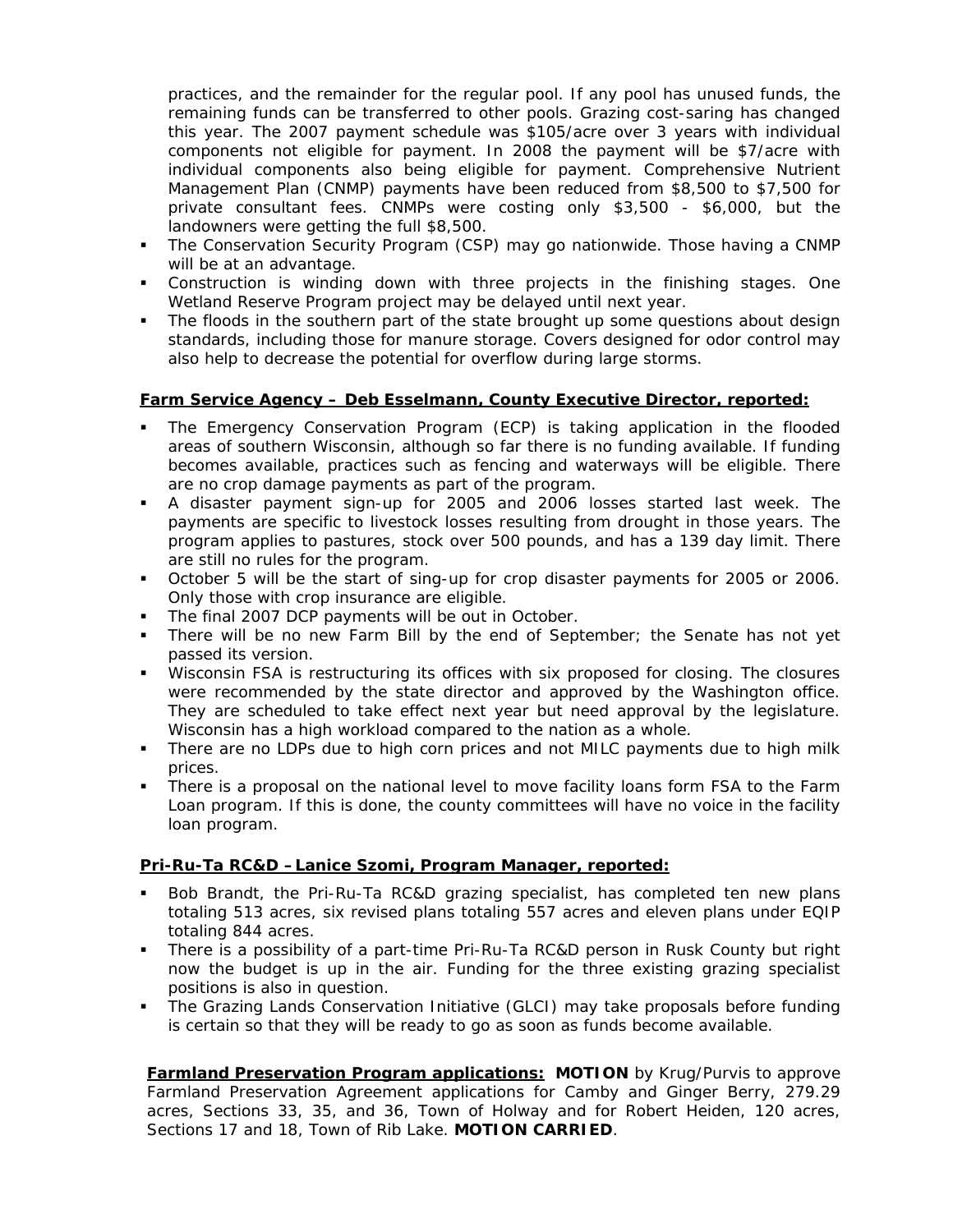**2008 Land Conservation Department Budget: MOTION** by Lato/Krug to approve the proposed budget and forward it to the Budget Review Committee. **MOTION CARRIED**.

**2007 WLWCA Annual Conference:** The annual conference will be held December 5- 7. Registration is due by November 15.

**Ethiopia Experience:** Oberle showed photos and discussed his experience in Ethiopia with the Farmer to Farmer program.

**Future meetings/events**: **MOTION** by Lato/Purvis to approve all meetings below. **MOTION CARRIED.** 

County Conservationist Meeting (Oberle) . . . . . . . . . . . . . . . (Waupaca) October 4-5, 2007 **Next LCC Meeting . . . . . . . . . . . . . . . . . . . . . . . . . . . . . . . . . . . . . . October 16, 2007** 

Adjourned at 12:20 p.m.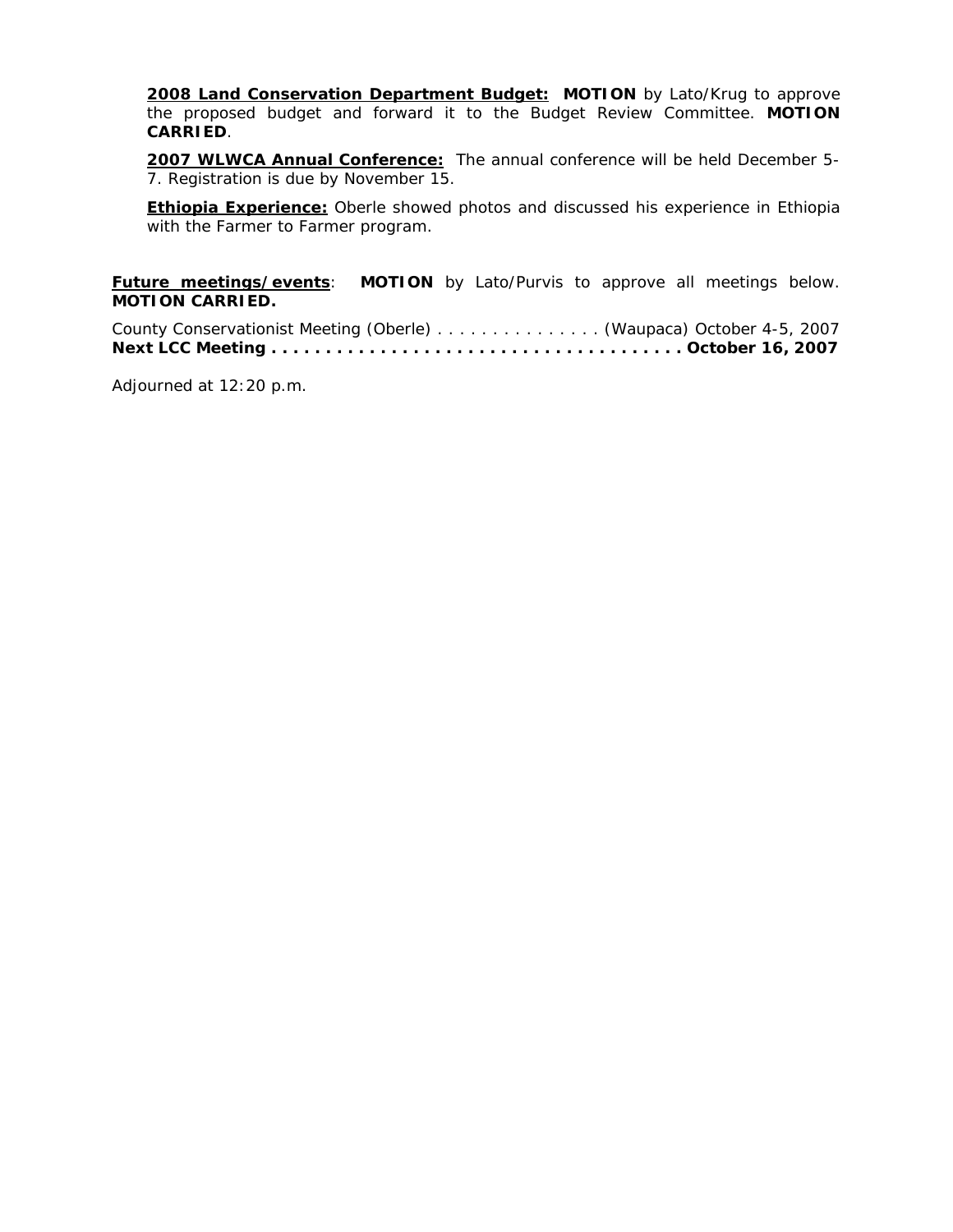## **Minutes of August 17, 2007 Meeting**

The monthly LCC meeting was called to order by Chuck Zenner at 10:05 a.m. The meeting was held in the UW Extension Meeting Room, County-USDA Service Center, Medford, Wisconsin. Members present were Donald Purvis, Wayne Lato, Tim Peterson, and Charles Zenner, Chairman. David Krug was absent. Others present were Chris Borden, Pri-Ru-Ta RC&D Coordinator; Paul Malovrh, NRCS Conservation Technician; Ed Zydzik, USDA-APHIS; Steve Oberle, County Conservationist; Kyle Noonan, LCD Engineering Technician; Benjamin Wojahn, LCD Resource Conservationist; and Cathy Mauer, LCD Conservation Assistant.

**MOTION** by Lato/Peterson to approve the agenda as distributed and posted. **MOTION CARRIED.**

**MOTION** by to Peterson/Lato approve the June19, 2007 LCC meeting minutes. **MOTION CARRIED.** 

June-August 2007 bills were circulated for review, and the July 2007 budget analysis was distributed. **MOTION** by Lato/Peterson to approve the bills and budget analysis as presented. **MOTION CARRIED.**

## **OLD BUSINESS:**

2007 Drinking Water Education/Testing Program update: Approximately 150 wells will be tested this year including those who took part in the special testing promotion and those testing during the rest of the year. As in previous years, arsenic was detected in some wells. Maps and final tabulations of results are not yet available.

#### **NEW BUSINESS:**

#### **Reports**

- **Land Conservation Department Steve Oberle, County Conservationist, reported**: Oberle introduced Benjamin Wojahn, the new Resource Conservationist, who gave a brief summary of his background and his activities during his first three months with the department.
- **Natural Resources Conservation Service Paul Malovrh, Conservation Technician, reported**: Malovrh summarized NRCS projects so far this year, including projects involving piggy-backing of funds with the LCD. Practices completed through the Environmental Quality Incentives Program (EQIP) include two animal trails, two grassed waterways, and two barnyard runoff control systems. Two grassed waterways were completed under the Conservation Reserve Enhancement Program (CREP). Additional upland of 13.1 acres will be enrolled in the CREP program as a permanent easement. Construction on two barnyards is currently underway with one about 95% complete and the other about 25% complete. Another barnyard and a grade stabilization structure were scheduled to start but were delayed due to rain. Additional projects scheduled for construction this year include one animal trail and walkway, two barnyard runoff control systems, one wetland restoration under the Wetlands Reserve Program, and a manure storage facility. In addition, designs have been completed for a leachate control and barnyard control on another farm. Five landowners are interested in manure storage for next year.
- **Wildlife Damage Program Ed Zydzik, USDA-APHIS, reported**: The venison donation program will be offered again this year. **MOTION** by Peterson/Lato to approve \$50/deer for processing of deer donated to the program. **MOTION CARRIED**. Hickory Nutz and Jump River Slaughterhouse have indicated that they will take part in the program. This may be the last year of the program, which provides meat for food pantries, if funds are not found to replace the loss of federal funding for the program.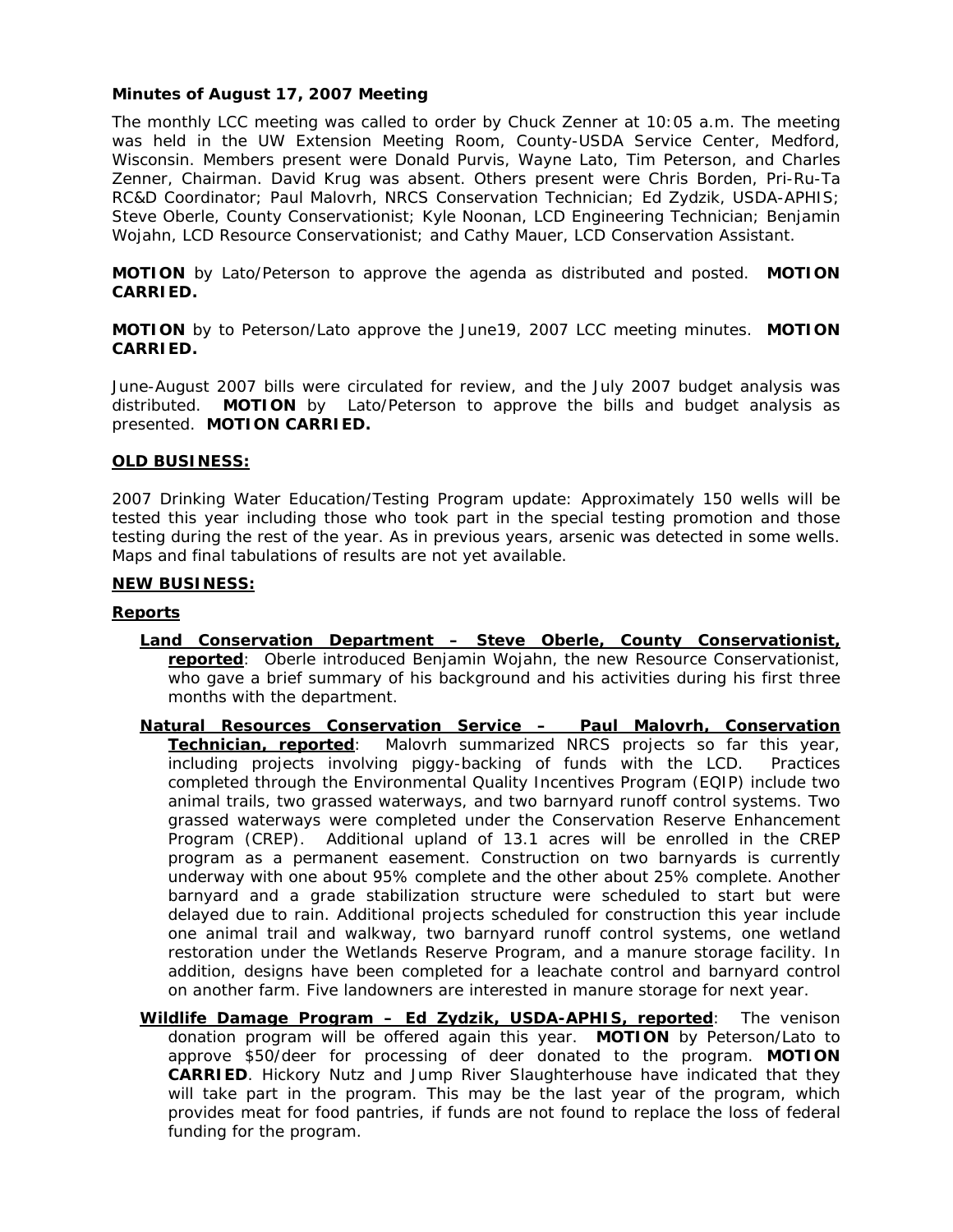About 130 bears have been moved. In addition some have been euthanized. The number of problems caused by bears appears to be increasing. The first corn complaint was filed August 1, which is early. Enough tags have been issued but not enough bears are getting killed to lessen the problems. There will be a youth bear hunt in Price County; Taylor County does not offer such a hunt.

A bear and wolf conference in Minnesota provided valuable information coming out of recent studies.

Zydzik is continuing to take part in the wildlife monitoring program at the Taylor County airport.

**Pri-Ru-Ta RC&D – Chris Borden, Coordinator, or Lanice Szomi, Program Manager, reported**: The House of Representatives passed the Farm Bill. Grazing has been tough this year due to the drought and heat. It is questionable whether or not there will be federal money available for grazing specialists in the near future. Pri-Ru-Ta RC&D is looking for funding to provide free soil DVDs to agencies. The price to the general public is \$30. Borden is meeting with realtors and others to look at other potential uses for the DVDs and at what other products could be generated from the information.

**Northwest Land & Water Conservation Association (NWLCA) – Steve Oberle reported**: NWLCA met in Hayward on July 27. Conservation supporters will miss Jim Byrnes, who died earlier this year.

**Farmland Preservation Program**: **MOTION** by Lato/Petersons to approve Farmland Preservation Agreement applications for Peter W. & Margaret J. Skille, 240 acres, Sections 29 and 30, Town of Ford and for Larry and Lori Glebke, 280 acres, Sections 4 and 9, and 78 acres, Section 16, Town of Aurora (W). **MOTION CARRIED**. Reviewed Farmland Preservation Agreement applications for Camby and Ginger Berry, 280.17 acres, Sections 33, 35, and 36, Town of Holway and for Robert Heiden, 120 acres, Sections 17 and 18, Town of Rib Lake. Participants will need a nutrient management plan as well as a conservation plan.

**County Conservation Aids Program**: **MOTION** by Peterson/Purvis to provide additional matching funds of \$945.50 from the existing LCD budget for the 2007 Conservation Aids project at Rib Lake. The funds match an additional \$945.50 from the Wisconsin Department of Natural Resources.

**2008 DATCP/DNR Joint Preliminary Allocation Plan**: The plan increases the staffing portion of the annual grant by \$4210 and the cost-share portion by \$6388 for a total grant of \$200,820.

**2008 LCD Budget**: The total county levy in 2007 was \$103,311, dropping to \$101,901 in 2008 under the proposed budget. The county levy for operating expenses for 2007 is \$31,680 and would be \$32,680 in 2008 under the draft LCD budget proposal.

**Correspondence**: *Thursday Note*; Wisconsin RC&D Annual Conference Information

**Future meetings/events**: **MOTION** by Lato/Purvis to approve all meetings below. **MOTION CARRIED.** 

**Next LCC Meeting . . . . . . . . . . . . . . . . . . . . . . . . . . . . . . . . . . . .September 18, 2007** 

**MOTION** by Peterson/Purvis at 11:50 a.m. to move into closed session [per19.85(1)(c), Wis. Stats.] for approximately one hour for Oberle evaluation. **MOTION CARRIED**. **MOTION** by Lato/Peterson to adjourn at 12:05 p.m. **MOTION CARRIED.**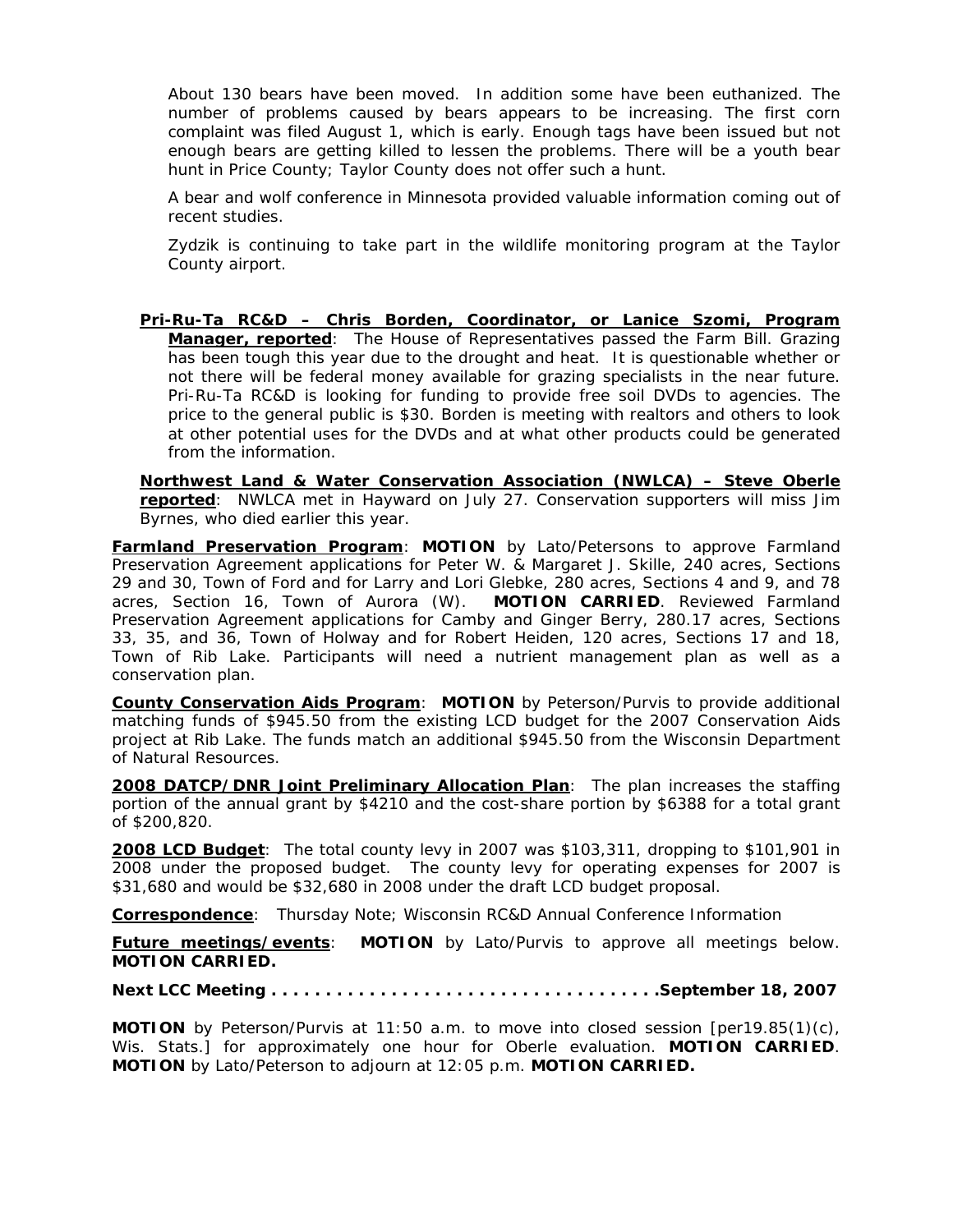## **Minutes of June 19, 2007 Meeting**

The monthly LCC meeting was called to order by Wayne Lato at 10:00 a.m. The meeting was held in the UW Extension Meeting Room, County-USDA Service Center, Medford, Wisconsin. Members present were Donald Purvis, Wayne Lato, and Tim Peterson.. Others present were Lanice Szomi, Pri-Ru-Ta RC&D Program Manager; Deb Esselmann, FSA County Executive Director; Bob Plawski, NRCS District Conservationist: Ed Zydzik, USDA-APHIS; Steve Oberle, County Conservationist; Kyle Noonan, LCD Engineering Technician; and Cathy Mauer, LCD Conservation Assistant. Charles Zenner and Dave Krug were absent.

**MOTION** by Peterson/ Purvis to approve the agenda as distributed and posted. **MOTION CARRIED.**

**MOTION** by to Peterson/Purvis approve the March 2007 LCC meeting minutes. **MOTION CARRIED.** 

April-June 2007 bills were circulated for review, and the March-April budget analysis was distributed. **MOTION** by Peterson/Purvis to approve the bills and budget analysis as presented. **MOTION CARRIED.**

## **OLD BUSINESS:**

2007: Conservation Assistance Program update: Noonan reviewed the progress of projects that are part of the cost-share program.

2007 Tree/Shrub Sale program summary: Mauer reported that over 22,000 trees had been sold, including 100 wildlife packages to the Taylor County Sportsman's Club. Leftover trees were donated to 4-H and to the Medford FFA.

2007 Land Stewardship Conference report: About 135 people took part in the conference, which was held April 14 at Rib Lake High School. Evaluations were very favorable.

Farmland Preservation Program: A resolution approving new standards for the program was sent to the County Board.

#### **NEW BUSINESS:**

#### **Reports**

**Land Conservation Department – Steve Oberle, County Conservationist, reported:** Several projects involving Animal Waste Ordinance permitting are underway. Phil Kubishak has contacted the department concerning construction of a reception pit. Oberle asked the committee for its opinion on the need for a permit. The committee expressed the opinion that a permit was needed. A pit closure is currently underway on the Filipiak property near Gilman. It is part of the Enbridge Pipeline installation. Bovine Asset Management, which is a heifer replacement operation, has at least 850 animal units. Ed Brecke started closing a pit along County Rd A near Stetsonville without a permit.

**Natural Resources Conservation Service – Bob Plawski, District Conservationist, reported:** EQIP (Environmental Quality Incentives Program) had twenty applications totaling \$231,146.20 approved; work is going forward on these projects. Two applicants cancelled out. Dan Hoffman is waiting for approval from DNR for a WRP (Wetland Reserve Program) project. Other WRP projects greater than fifteen acres will be considered. NRCS is working on a new appraisal system; the appraisal system had been revamped but it was not satisfactory to landowners and there were no takers for new projects. HEL (Highly Erodible Lands) determinations have been completed and notification letters are being sent out. Paul Augustine has hired a private engineering firm for a project that he is considering.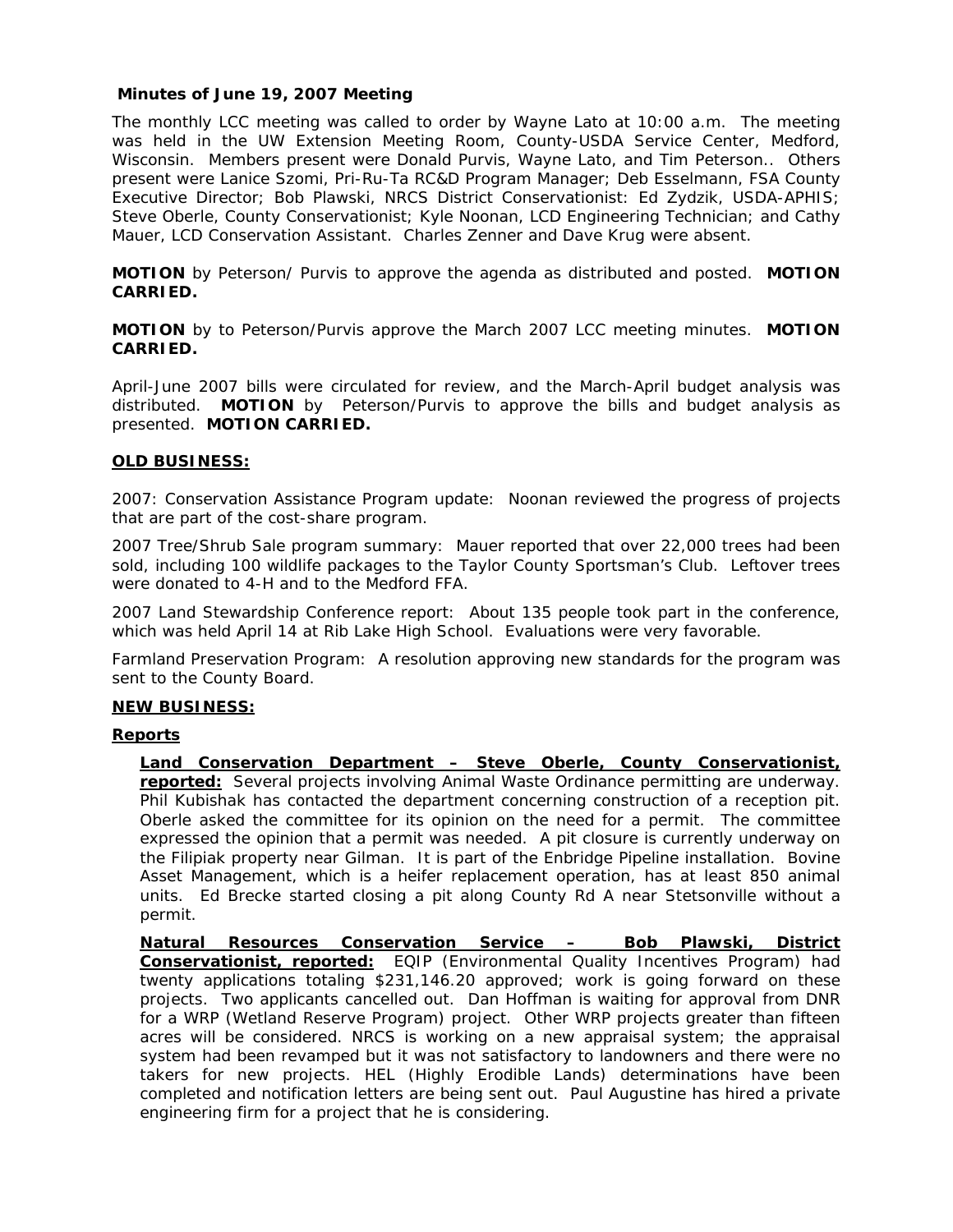**Farm Service Agency – Deb Esselmann, County Executive Director, reported:** There are no MILC payments through June. The program has been extended for one month, which will make it eligible for inclusion in the new Farm Bill. New maps are being used for crop reports; there is statewide availability of maps with the CLU layer. There will be no 2007 NAIP photos. There is a new disaster program for 2005 and 2006, but producers need to have had insurance to be eligible. DCPs were extended to August 3. Crop reports are due by July 15. Nothing has been decided relative to the new Farm Bill. Six FSA office closures are planned for Wisconsin.; Wisconsin offices have a high workload compared to the national average.

**Wildlife Damage Program – Ed Zydzik, USDA-APHIS, reported:** Zydzik is involved with an environmental assessment at the Taylor County airport. The assessment will take approximately twelve months and involves counting wildlife in the area of the airport runways. Twelve to thirteen wolves were euthanized. One farmer shot one without a permit; several have permits but have not shot any wolves. Bear complaints are the worst in many years; one factor may be that fewer hunters appear to be baiting, perhaps due to high fuel costs. Six orphan cubs were sent to rehabilitation facilities. There have been complaints of damage from deer, geese, and cranes. Several landowners in Taylor County have signed up for the damage program. There is a \$100 fee for a goose permit. A few cranes are being killed as part of the Wildlife Damage Program

**Pri-Ru-Ta RC&D –Lanice Szomi, Program Manager, reported:** Bob Brandt, Pri-Ru-Ta RC&D grazing specialist, is working on several grazing plans and is finishing EQIP grazing plans. The soil DVDs now have additional layers, including fishing access easements.

**Farmland Preservation Program applications** for Peter W. and Margaret J. Skille, 240 acres, Sections 29 and 30, Town of Ford and for Larry and Lori Glebke, 280 acres, Sections 4 and 9, Town of Aurora (W) were reviewed.

**Conservation plans**: **MOTION** by Peterson/Purvis to approve nutrient management plans for Bovine Asset Management, LLC; Ray Sackmann, and Allen Kasparek as presented. **MOTION CARRIED**.

**Future meetings/events**: **MOTION** by Peterson/Purvis to approve all meetings below. **MOTION CARRIED.** 

**The meeting adjourned at 12:05 p.m.**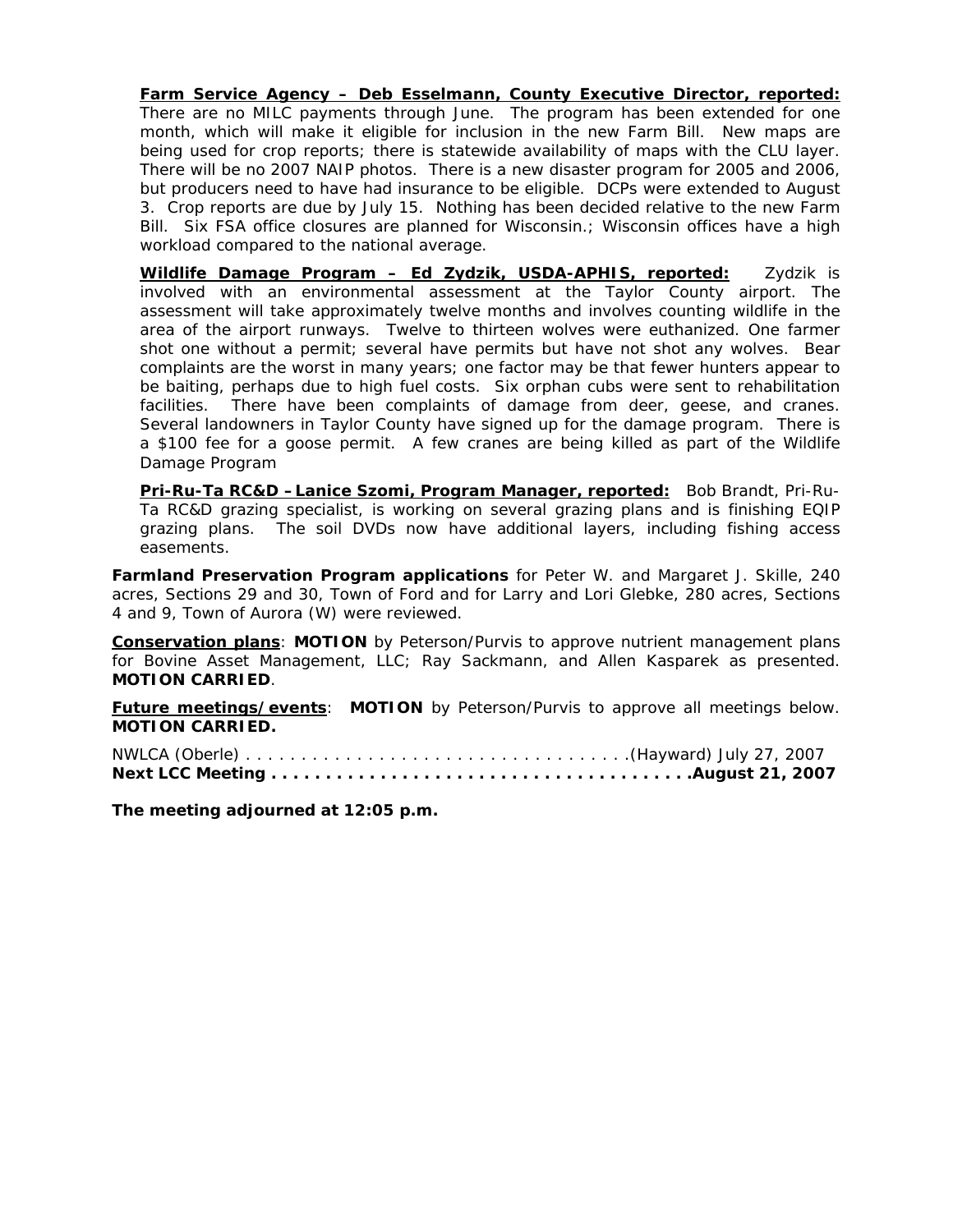## **Minutes of March 20, 2007 Meeting**

The monthly LCC meeting was called to order by Chuck Zenner at 10:05 a.m. The meeting was held in the UW Extension Meeting Room, County-USDA Service Center, Medford, Wisconsin. Members present were David Krug, Donald Purvis, Tim Peterson, and Charles Zenner, Chairman. Wayne Lato was absent. Others present were Chris Borden, Pri-Ru-Ta RC&D Coordinator; Brad Ruesch, Taylor County Forest Administrator; Steve Oberle, County Conservationist; and Cathy Mauer, LCD Conservation Assistant.

**MOTION** by Peterson/Krug to approve the agenda as distributed and posted. **MOTION CARRIED.**

**MOTION** by Krug/Purvis to approve the February 20, 2007 LCC meeting minutes. **MOTION CARRIED.** 

February-March 2006 bills were circulated for review. **MOTION** by Peterson/Purvis to approve the bills as presented. **MOTION CARRIED.**

## **OLD BUSINESS:**

**LCD Resource Conservationist Position:** MOTION by Peterson/Purvis to repeal the status of the position as a contract position. **MOTION CARRIED**. **MOTION** by Purvis/Krug to fill the position as an LTE position with a maximum salary of \$41,748. **MOTION CARRIED**. Marie Koerner, Taylor County Human Resources Director, will be drafting a pay matrix for forty hour LTE positions that will mirror the regular matrix. The proposed matrix will need the approval of the Personnel Committee and the County Board. There were almost forty applicants for the position, and twelve to fifteen interviews will be conducted.

**Groundwater/geology mapping proposal:** Agenda item to review and take action on groundwater/geology mapping proposal was tabled.

#### **NEW BUSINESS:**

#### **Reports**

#### **Land Conservation Department – Steve Oberle, County Conservationist, reported:**

County Conservation Aids Program: Brad Ruesch presented information about a second project under the program. A Plotmaster that will be used for renovating and planting log landings and roads will be purchased. The Plotmaster would be part of the county equipment pool and will be available for use by other departments. The County Conservation Aids Program matches county funds with DNR funds for fish and game related projects; usually only one project is funded per year. However, DNR has some additional funds available this year. The Forestry and Recreation Department will provide the match for the Plotmaster purchase. Ruesch also presented a proposal to use 2008 funds for a new aeration system at Miller Dam.

**Farm Service Agency – Don Purvis, FSA Representative, reported:** There are not MILC payments in March.

**Pri-Ru-Ta RC&D – Chris Borden, Coordinator, reported:** Adam Abel, former Grazing Specialist with Pri-Ru-Ta, is doing some contract work for Pri-Ru-Ta. An 8' no-till drill will be available to rent in April. The drill belongs to the US Fish and Wildlife Service. There is a \$50 fee for use. Money for the Grazing Specialist position, now held by Bob Brandt, is not in the Congressional continuing resolution that provides funds until a budget is finalized. The position was an earmark for a specific purpose and all earmarks were removed from the resolution. There is enough money to fund the position through 2007 but funding for some other projects is questionable. The soil DVD is out for Taylor County. The council is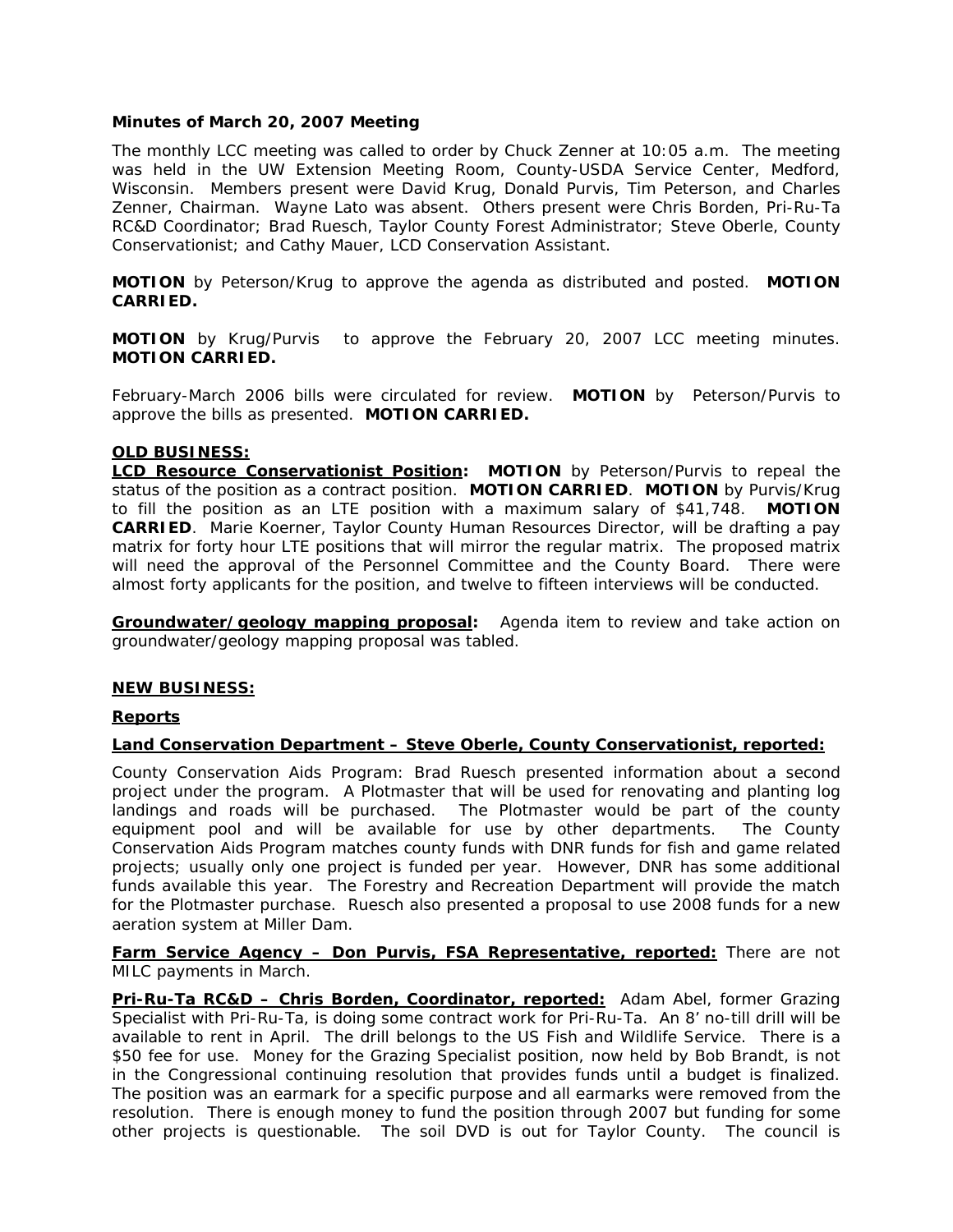working on ways to make the data more meaningful for forestry applications. Dairyland State Academy is looking for a grazier from Taylor County to serve on its board.

**Upper Chippewa Invasive Species Cooperative resolution**: **MOTION** by Krug/Peterson to approve a resolution that Taylor County cooperate with the Upper Chippewa Invasive Species Cooperative to provide education about and control of invasive species. **MOTION CARRIED**. The resolution will be forwarded to the Forestry and Recreation Committee for approval and, if approved by that committee, to the County Board for approval.

**Farmland Preservation Program**: **MOTION** by Krug/Peterson to approve the Farmland Preservation Agreement application for Wilfred and Darlene Strack, 189.01 acres in Sections 19, 20, and 30 in the Town of Goodrich. **MOTION CARRIED**.

**Correspondence**: *NPM Field Notes Annual Report 2006*

**Future meetings/events**: **MOTION** by Peterson/Purvis to approve all meetings below. **MOTION CARRIED.** 

Nutrient Management "Intensive" Workshop (Kopecky/Oberle). . . . . . . . . .(Phillips) March 26, 2007 Nutrient Management "Intensive" Workshop (Oberle/Kopecky) . . . . (Medford) April 4, 2007 Spring 2007 County Conservationist Meeting (Oberle) . . . . . . .(Waupaca) April 12-13, 2007 Land Stewardship Conference . . . . . . . . . . . . . . . . . . . . . . . . . (Rib Lake) April 14, 2007 **Next LCC Meeting . . . . . . . . . . . . . . . . . . . . . . . . . . . . . . . . . . . . . . . . .April 17, 2007** 

**MOTION** by Krug/Peterson to approve Oberle taking a two-week personal leave of absence to take part in a USAID AMEREW Project in Ethiopia in May. **MOTION CARRIED**.

**MOTION** by Peterson/Krug to adjourn at 11:45 a.m. **MOTION CARRIED**.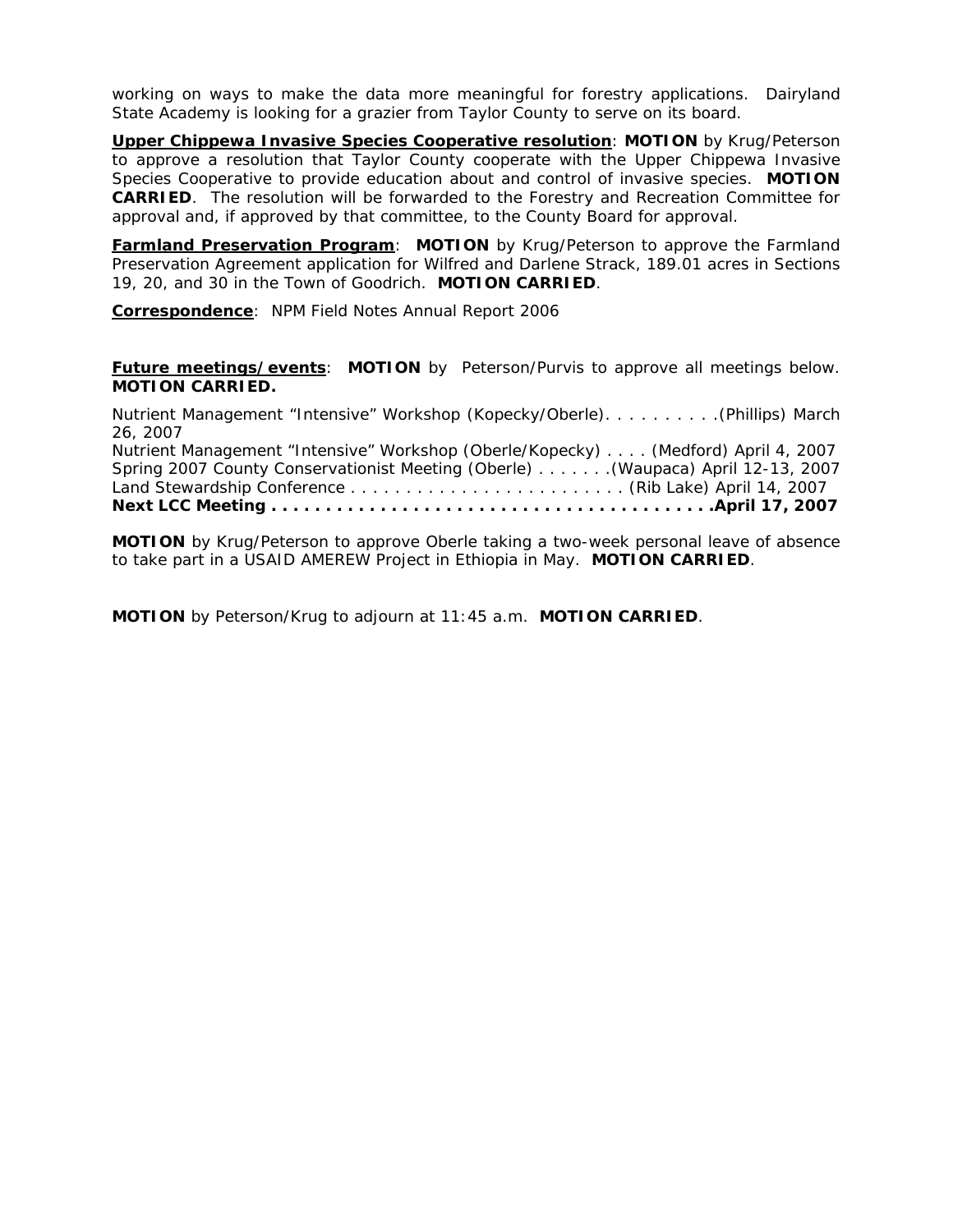## **Minutes of February 20, 2007 Meeting**

The monthly LCC meeting was called to order by Chuck Zenner at 10:00 a.m. The meeting was held in the UW Extension Meeting Room, County-USDA Service Center, Medford, Wisconsin. Members present were David Krug, Donald Purvis, Wayne Lato, Tim Peterson, and Charles Zenner, Chairman. Others present were Marie Koerner, Taylor County Human Resources Manager; Caitlin Henderson, student, and Mrs. Henderson; Chris Borden, Pri-Ru-Ta RC&D Coordinator; Bob Brandt, Pri-Ru-Ta RC&D Grazing Specialist; Deb Esselmann, FSA County Executive Director; Bob Plawski, NRCS District Conservationist: Ed Zydzik, USDA-APHIS; Steve Oberle, County Conservationist; Kyle Noonan, LCD Engineering Technician; Matt Zoschke, LCD Resource Conservationist; and Cathy Mauer, LCD Conservation Assistant.

**MOTION** by Lato/Peterson to approve the agenda as distributed and posted. **MOTION CARRIED.**

**MOTION** by Lato/Purvis to approve the January 16, 2007 LCC meeting minutes. **MOTION CARRIED.** 

The December 2006 – January 2007 bills were circulated for review, and the November-December 2006 budget analysis was distributed. **MOTION** by Lato/Purvis to approve the bills and budget analysis as presented. **MOTION CARRIED.**

## **OLD BUSINESS:**

**Conservation Speech:** Caitlin Henderson gave a speech about emerald ash borer that she had used for the Conservation Speech contest. Caitlin had placed first in the County contest and second at the area level.

**Taylor-Price County LCD merger**: Price County is no longer interested in the merger that had been discussed.

**2007 Tree Sale Program**: Taylor County LCD is conducting the tree sale for both Taylor and Price Counties. Over 20,000 trees have been sold so far.

**2007 Conservation Assistance Program update**: Noonan distributed a spreadsheet of applications and reviewed the project ranking and what projects are likely to be approved.

#### **NEW BUSINESS:**

**LCD Resource Conservationist Position**: Zoschke is taking a position in Clark County. Oberle reviewed the history of the staffing grants that provide partial funding for LCD staff. The Taylor County Personnel Committee met last week and gave permission to refill the position; the committee also discussed benefits, salary, matrix placement, and whether the position should be a regular position rather than an LTE position. **MOTION** by Krug/Peterson to refill the Resource Conservationist position. **MOTION CARRIED**. [This motion was later rescinded.] Koerner reviewed options for filling the position and discussed the pros and cons of a regular position versus an LTE position. Either type of position will not be filled if grant money is not available to support it. A regular position would have more flexibility in filling the position, and the LCD would be more likely to keep someone in the position if there were benefits. Lato pointed out that the position was sold to the County as an LTE position and question if the Finance and Personnel Committees would support a change to a regular position. The status of the position would have to go back to the Personnel Committee if it were to be changed. According to Koerner, if the position were to remain an LTE position, it may be appropriate to put it in a pay matrix of its own that mirrors the current forty-hour non-represented matrix, which does not appear to apply to LTE positions. A change to the county code would be necessary to allow initial hiring at the maximum step. Zoschke questioned if grant funds could be used for benefits. Zoschke raised the possibility of establishing the position as a contract position rather than an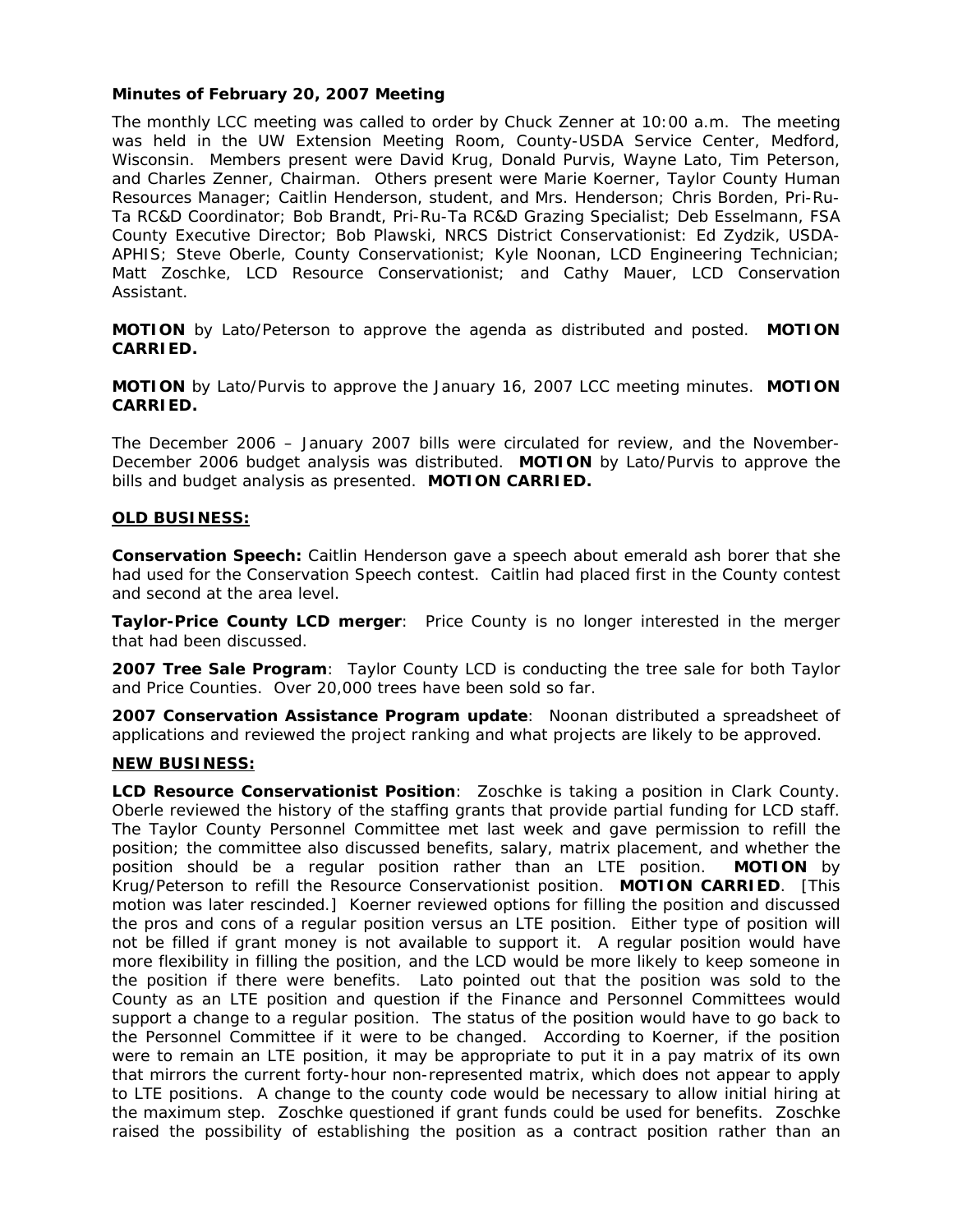employee position. The question was raised as to whether contracts for services are covered by the staffing grant. Krug questioned if a contractor would still be under supervision of the LCC. **MOTION** by Krug/Peterson to rescind the previous motion to refill the Resource Conservationist position. **MOTION CARRIED**. **MOTION** by Krug/Lato to refill the Resource Conservationist position as a contracted position subject to state staffing grant funding being available. **MOTION CARRIED**.

# **Reports**

# **Natural Resources Conservation Service – Bob Plawski, District Conservationist, reported:**

- Twenty-one applications were received for the Environmental Quality Incentives Program (EQIP) totaling \$221,767. Twelve are being approved now. If additional funds become available, there will be additional approvals. Applications and approvals were: twelve for grazing, five funded; one for organic, funded; two for barnyards, both funded; six regular, none funded at this time; five for comprehensive nutrient management (CNMP), four funded. The unfunded applications totaled \$13,641 for the seven grazing applications and \$44,192 for the CNMP application, totaling \$57,833 for the eight unfunded applications. The area has a reserve of \$250,000. Plawski does not yet know how much of this will be available for funding the currently unfunded applications in Taylor County.
- The state NRCS has asked for and additional \$3 million statewide, which would include funding for manure storage. There were ninety-five applications for manure storage; fifty-six were funded. Some alternative manure handling facilities were also funded.
- The EQIP cost-share funding still needs to be coordinated with the LCD cost-share funding. New EQIP contracts are based on a flat rate rather than a percentage as in the past. LCD/DATCP cost-sharing is also percentage based.
- The NRCS office here underwent a program review last week.
- Under the current Federal joint budget NRCS is losing about \$75 million for 2007, and there is no money available to fill vacant positions.

# **Wildlife Damage Program – Ed Zydzik, USDA-APHIS, reported:**

- Due to very good participation in the deer donation program, there is a need for additional funds. **MOTION** by Lato/Purvis to appropriate an additional \$2550 to the deer donation program. **MOTION CARRIED**.
- Zydzik presented a copy of the wildlife damage claims for 2006. **MOTION** by Purvis/Peterson to approve the claims for Dan Hoffman, Joe Zenner, Darren Kohls (the damage did not exceed the deductible so no payment is due), Keith Skabroud, Mike Brandner, Vern Pernsteiner and Carl Weihrouch as presented. **MOTION CARRIED**. Carl Weihrouch, who was listed as a claimee, is deceased; his son Curt will be farming and will be receiving any damage benefits.
- The delisting of the wolf will be official March 12. USDA-APHIS will be able to remove up to ninety-nine wolves on a pro-active basis if they are in a problem area. Landowners may be able to get a shooting permit with APHIS approval. There is no approval for trapping by private individuals at this time. Trapping may be allowed in the future with appropriate training. A lawsuit on the delisting is expected.

# **Farm Service Agency – Deb Esselmann, County Executive Director, reported:**

• FSA is working on DCPs. A new signature authority is being required, and lease forms, if renting, need to be on an approved form. So far only a form developed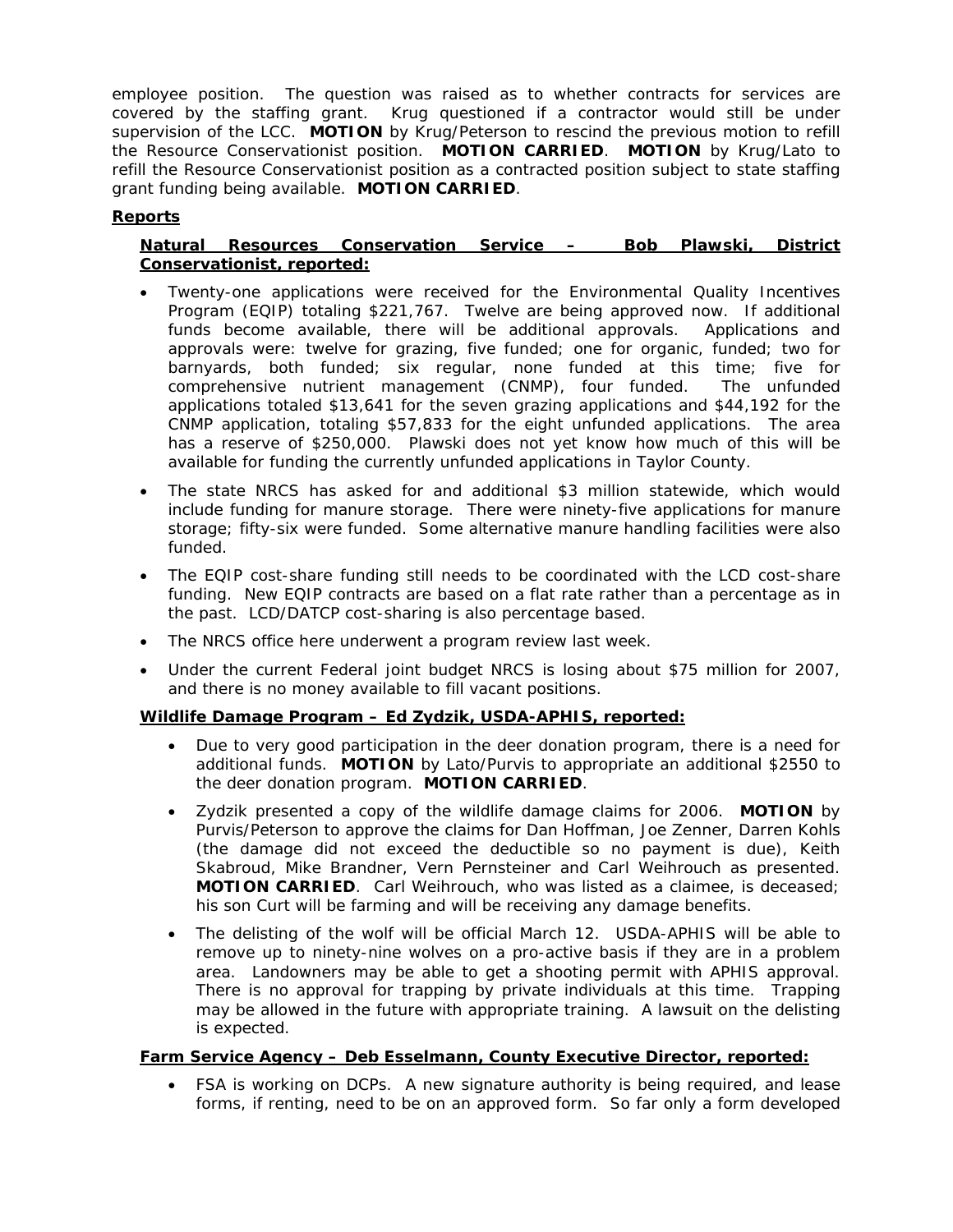by the UW-Extension is approved. There have been some issues involving signatures, e.g. who needs to sign if an LLC.

- FSA continues to be plagued by computer problems. Pearl Huber retired and the position cannot be refilled. As a result of such issues, FSA is now about two months behind in many areas.
- MILC payments were available in January and February; March is not known at this time. Due to the current high prices, there are no LDPs.
- The 2008 Farm Bill will take time to resolve. Commodity programs are unlikely to have major changes. Fruits and vegetables are likely to have more changes. The outlook for conservation programs is unknown.
- Esselmann is going to Washington, D.C. in March.
- New maps have been certified for Taylor and Price Counties but are still being finalized with landowners.
- FSA is operating under a federal continuing resolution rather than an actual federal budget.
- Landowners can have their records transferred from one county to another if okayed by both counties.

## **Pri-Ru-Ta RC&D – Chris Borden, Coordinator reported:**

• Borden discussed the current status of the soils data products and introduced Bob Brandt, the new Pri-Ru-Ta RC&D specialist.

**County Conservation Aids Program**: Changes have been made in the proposed 2007 project. The project as originally proposed by the Rib Lake Area Fish and Game Association could not be approved due to cultural resources concerns and the application needed to be revised and resubmitted. The project will now include a pier renovation and fishing access near the boat ramp on Highway 102. **MOTION** by Lato/Peterson to approve County Conservation Aids Program funding for the project as revised. **MOTION CARRIED**.

**USDA Mutual Agreement and Operational Agreement**: Plawski reviewed the two agreements that govern the cooperative efforts between the LCD and the USDA.

**Taylor County Land Use Plan – Draft of the Natural Resources, Agriculture, and Cultural Resources Chapter**: Oberle pointed out that the LCC will need to update the Farmland Preservation Program Agriculture Plan and that there will be an issue of integrating/coordinating the that plan with the Land Use Plan. Peterson, who sits on the Land Use Advisory Committee, mentioned that the Land Use Plan is a wish list and has no teeth without zoning.

**2008 Joint DATCP/DNR Grant Application**: Oberle presented the application, which includes a request for \$179,539 for staffing for four positions and for \$500,000 for costshare projects. **MOTION** by Peterson/Purvis to approve the application as presented. **MOTION CARRIED**.

**Farmland Preservation Program Application**: The committed reviewed the FPP application for Darlene and Wilfred Strack located in sections 19, 20, and 30 in the Town of Goodrich. There was a question about the total acreage involved.

**LCD Resource Conservationist Position (additional comments)**: The application period for the position will closed March 9.

**Groundwater/geologic Mapping Proposal**: Oberle proposed using some of the transmission line money for the mapping project. Depending on the product desired, estimated costs range from \$20,000 to \$200,000. If done regionally, the costs would be less. Oberle was instructed by the committee to put the proposal on the March LCC meeting agenda.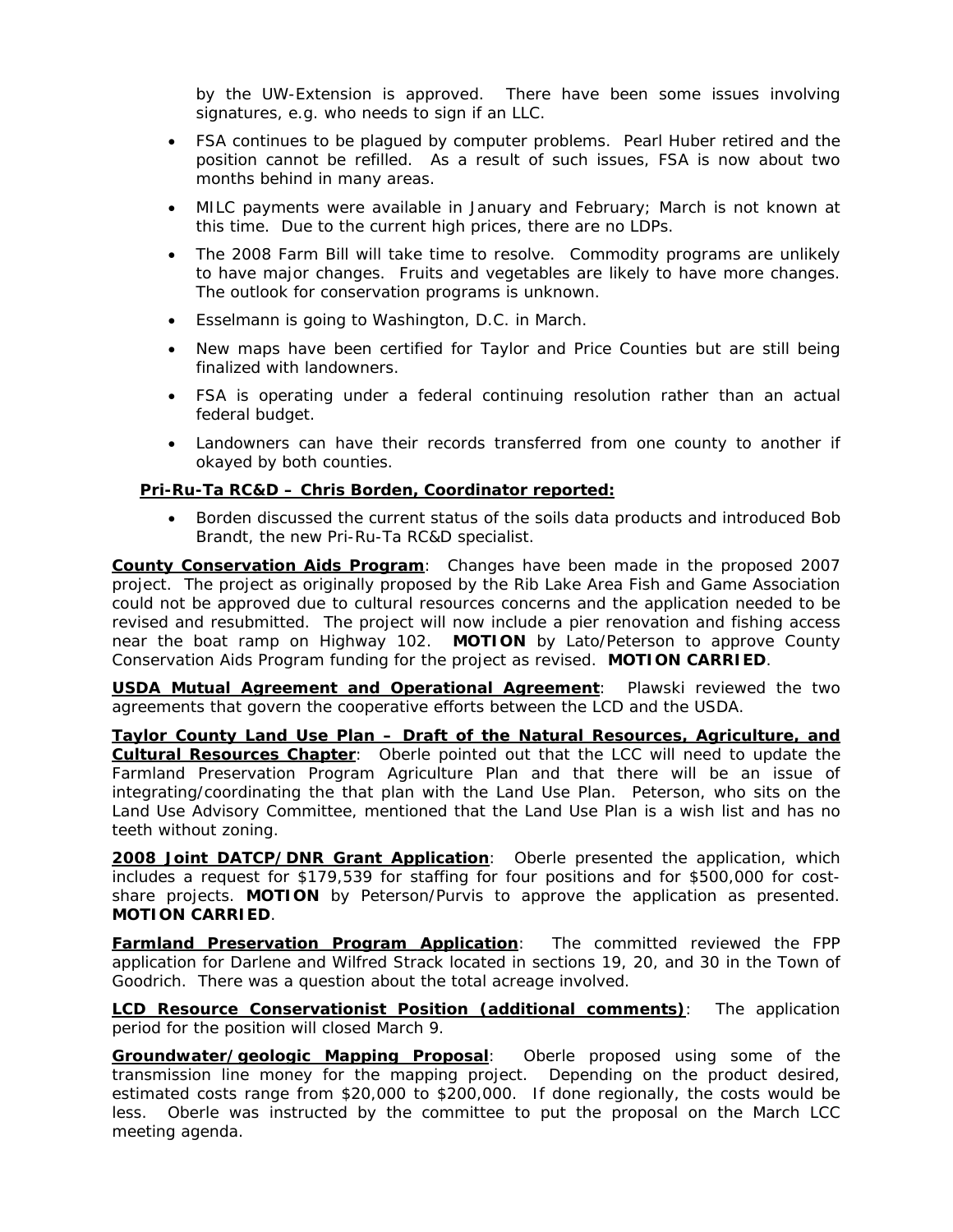**Conservation plans**: Zoschke showed the committee a template he created for doing Nutrient Management Plans and presented NMP plans for Camby Berry, Betty Blumenstein, Tom Dubiak, Jim Everson, Tom Goebel, Duane Goodnoe, Glenn Harder, Gerald Matyka, Dale Oldenburg, Jim Schley, Beverly Thompson, and Joe Tomandl for approval. **MOTION** by Lato/Krug to approve the Nutrient Management plans as presented. **MOTION CARRIED**.

**Correspondence**: *High Risk Period for Manure Runoff*

**Future meetings/events**: **MOTION** by Lato/Peterson to approve all meetings below. **MOTION CARRIED.** 

Pri-Ru-Ta RC&D (Oberle) . . . . . . . . . . . . . . . . . . . . . . . . . . (Hayward) February 23, 2007 **Next LCC Meeting . . . . . . . . . . . . . . . . . . . . . . . . . . . . . . . . . . . . . . . .March 20, 2007**

A request by Oberle to travel to Ethiopia for a USAID AMAREW Project on county time was not approved at this time.

**MOTION** by Peterson/Purvis to adjourn at 12:45 p.m..